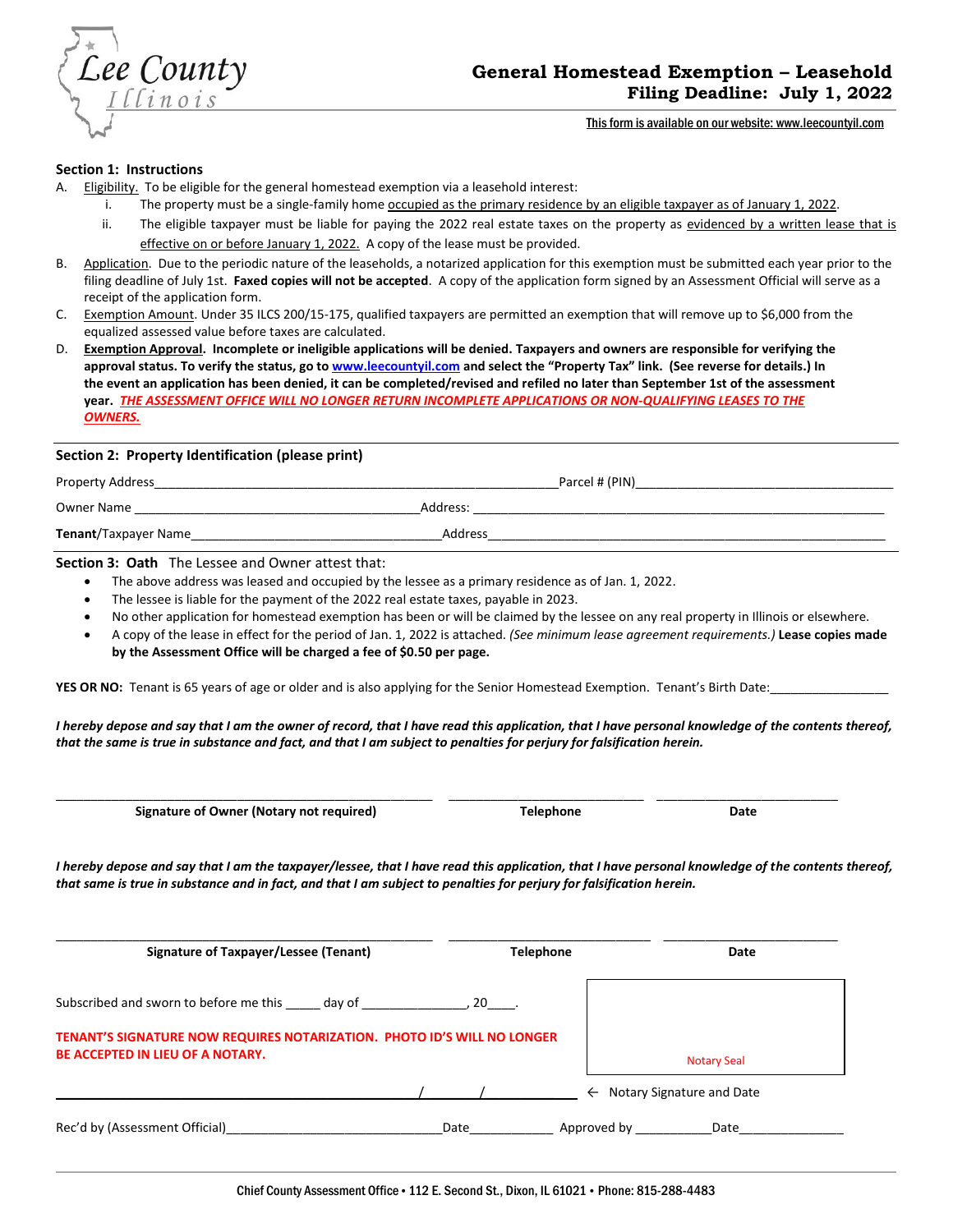

# **General Homestead Exemption – Leasehold Filing Deadline: July 1, 2022**

This form is available on our website: www.leecountyil.com

### **INSTRUCTIONS FOR VERIFYING EXEMPTION APPLICATION STATUS:**

- Go t[o www.leecountyil.com](http://www.leecountyil.com/) and select the "*Property Tax*" Icon on the home page o Bookmark or save the "Property Tax" page for direct access in the future!
- Search for the applicable property by PIN, Owner's Name, or site address
- Click on the applicable parcel from the "*Search Results*" window
- Select "*Exemptions*" from the list on the right side of the window (or scroll down to the exemption section)
- The General Homestead Exemption Leasehold application has been approved *IF the Exemption Type "Owner-Occupied" is listed.* Other exemptions will also be listed if applicable.

# *The following reference from the Illinois Property Tax Code (35 ILCS 200) is applicable to the General Homestead Exemption as it applies to leasehold properties:*

*Sec. 15-175 (e) General homestead exemption.* 

*(e) The chief county assessment officer may, when considering whether to grant a leasehold exemption under this Section, require the following conditions to be met:* 

*(1) that a notarized application for the exemption, signed by both the owner and the lessee of the property, must be submitted each year during the application period in effect for the county in which the property is located;* 

*(2) that a copy of the lease must be filed with the chief county assessment officer by the owner of the property at the time the notarized application is submitted;* 

*(3) that the lease must expressly state that the lessee is liable for the payment of property taxes; and* 

 *(4) that the lease must include the following language in substantially the following form:* 

*"Lessee shall be liable for the payment of real estate taxes with respect to the residence in accordance with the terms and conditions of 35 ILCS 200/15-175. The permanent real estate index number for the premises is (insert number), and, according to the most recent property tax bill, the current amount of real estate taxes associated with the premises is (insert amount) per year. The parties agree that the monthly rent set forth above shall be increased or decreased pro rata (effective January 1 of each calendar year) to reflect any increase or decrease in real estate taxes. Lessee shall be deemed to be satisfying Lessee's liability for the above- mentioned real estate taxes with the monthly rent payments as set forth above (or increased or decreased as set forth herein)."* 

*In addition, if there is a change in lessee, or if the lessee vacates the property, then the chief county assessment officer may require the owner of the property to notify the chief county assessment officer of that change.* 

 *This subsection (e) does not apply to leasehold interests in property owned by a municipality.* 

*(f) "Homestead property" under this Section includes residential property that is occupied by its owner or owners as his or their principal dwelling place, or that is a leasehold interest on which a single family residence is situated, which is occupied as a residence by a person who has an ownership* interest therein, legal or equitable or as a lessee, and on which the person is liable for the payment of property taxes.

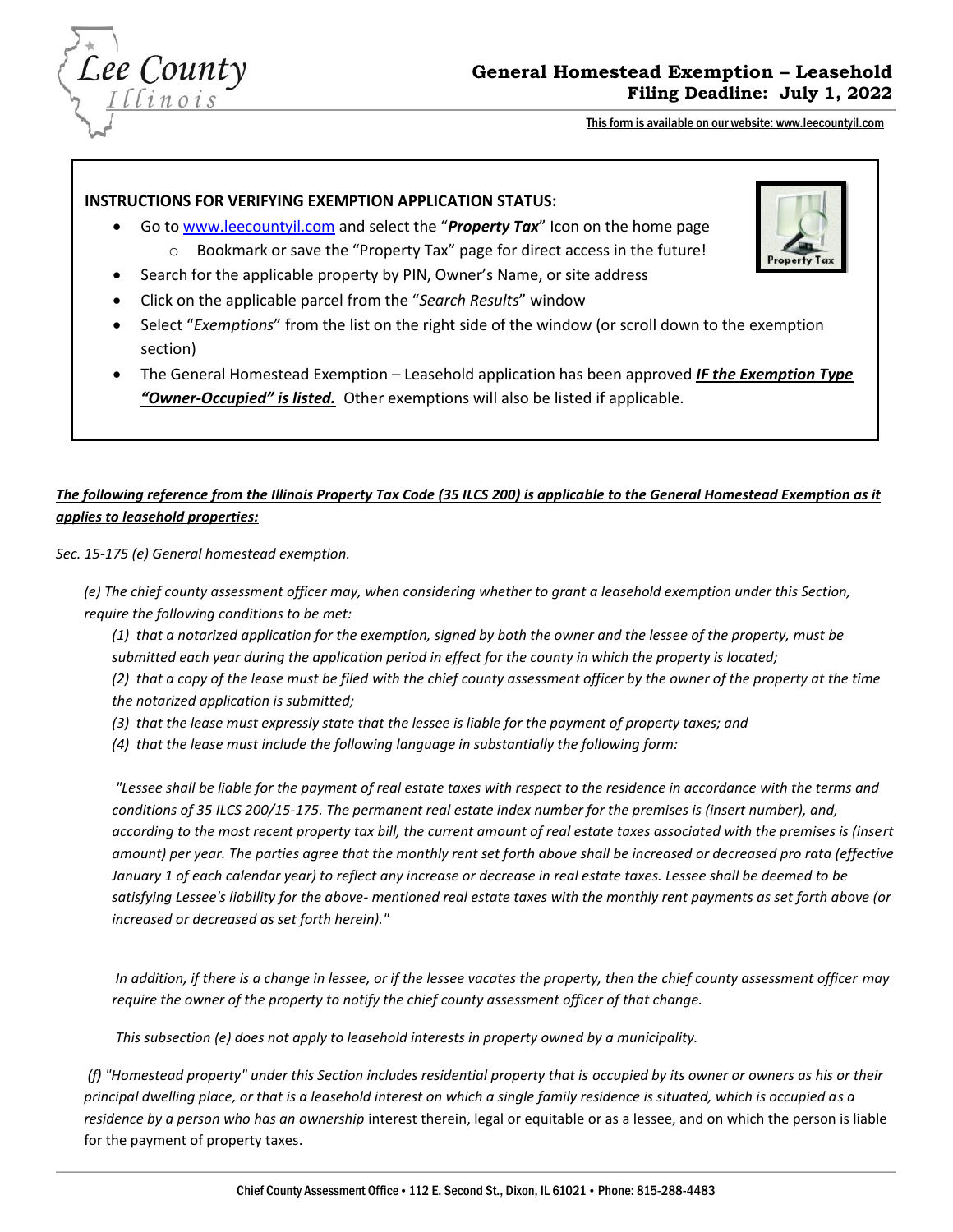Lee County

This form is available on our website: www.leecountyil.com

## **Minimum Lease Agreement Requirements**

Date of the lease agreement

- a. Period of time or term the lease agreement is in affect (Lease must be in effect as of Jan. 1 of the applicable tax year and be for a minimum period of one year.)
- Address of property being leased

Name of the owner (Landlord or Lessor) and tenant (Tenant or Lessee)

Conveyance of a leasehold interest in the property (for a minimum of a one year)

- a. A leasehold interest is defined as a claim or right to enjoy exclusive possession and use of the property for a stated definite period, as created by a written lease. Until the end of the lease period, the leaseholder has the right to remain in occupation as an assured tenant paying an agreed rent to the owner.
- Dollar amount of the monthly rent is required if the taxes paid by the tenant are a part of their monthly rent to the landlord. If taxes are paid by way of monthly rent, amount of annual rent must be equal to or greater than the real estate tax bill.

 $\Box$  Lease must expressly state that the Tenant is liable for payment of the real estate taxes.

Receipt of Agreement. Lease must be signed by both the Landlord and the Tenant.

# **Sample language:**

The following sample language is for informational purposes only and not intended to be construed as legal advice. Lee County does not endorse this language and is not responsible for the use or misuse of this sample language. Rather, this is merely offered as an example. There are numerous issues, considerations, and elements that should be considered when developing and/or signing a lease agreement. Landlords and Tenants are strongly encouraged to seek the assistance of legal counsel prior to entering into any lease agreement.

*This Lease Agreement is made and entered into this \_\_\_\_\_\_day of\_\_\_\_\_\_\_\_\_\_\_\_\_\_\_\_\_, 20\_\_\_\_ by and between between between between as the "Landlord") and <b><i>between as the "Landlord") and \_\_\_\_\_\_\_\_\_\_\_\_\_\_\_\_\_\_\_\_\_\_\_\_\_\_\_\_\_\_\_\_\_\_\_\_\_\_ (hereinafter referred to as the "Tenant"). For and in consideration of the covenants and obligations contained herein and other good and valuable consideration, the receipt and sufficiency of which is hereby acknowledged, the parties hereby agree as follows:* 

**PROPERTY.** Landlord *bwns* certain real property and improvements located at \_\_\_\_\_ *(hereinafter referred to as the Premises). Landlord desires to lease the Premises to Tenant upon the terms and conditions contained herein. Tenant desires to lease the Premises from Landlord on the terms and conditions as contained herein.* 

*TERM. Landlord leases to Tenant and Tenant leases from Landlord the above-mentioned property for a term beginning on\_\_\_\_(Date)\_\_\_\_and ending at 12:00 midnight on \_(ending date)\_\_. (minimum of one-year term)*

*QUIET ENJOYMENT. Tenant, upon payment of all of the sums referred to herein as being payable by Tenant and Tenant's performance of all Tenant's agreements contained herein and Tenant's observance of all rules and regulations, shall and may peacefully and quietly have, hold and enjoy said Premises for the term hereof.* 

*RENT. Tenant shall pay to the Landlord the sum of \$\_\_\_\_\_ per month as Rent for the Term of the Agreement.*